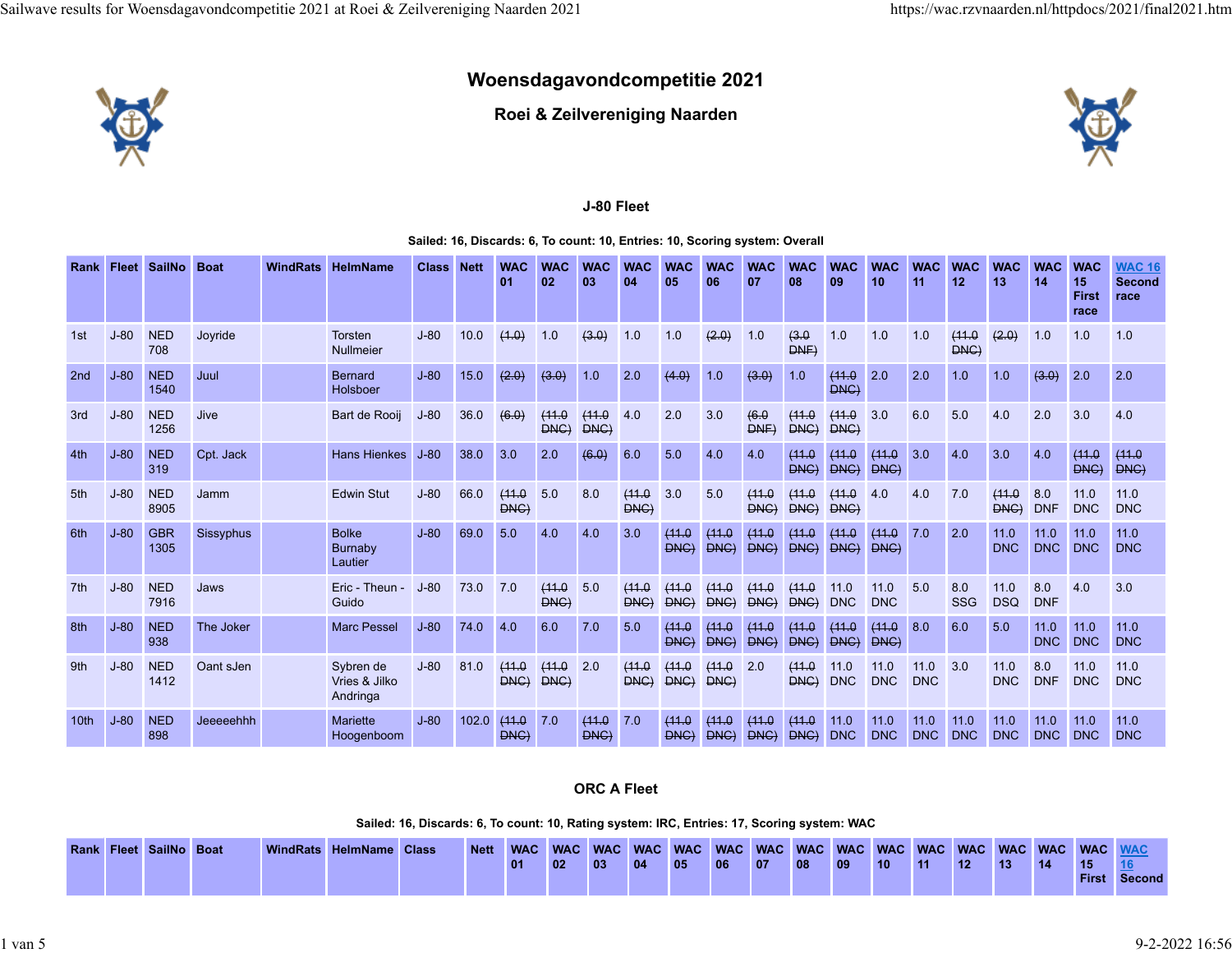|                  |                              |                    |                       |                              |                                    |                             |            |                |                   |                |                |                                              |                    |                |                    |                    |                     |                    |                             |                    |                    | race               | race               |
|------------------|------------------------------|--------------------|-----------------------|------------------------------|------------------------------------|-----------------------------|------------|----------------|-------------------|----------------|----------------|----------------------------------------------|--------------------|----------------|--------------------|--------------------|---------------------|--------------------|-----------------------------|--------------------|--------------------|--------------------|--------------------|
| 1st              | <b>ORC</b><br>A              | <b>NED</b><br>5594 | Climax                | 0.6038<br>0.8071,<br>0.9059  | Jeroen<br><b>Nuesink</b>           | $X-79$                      | 23.0       | 3.0            | (5.0)             | (10.0)<br>SSG) | 1.0            | 2.0                                          | 5.0                | (18.0)<br>DNC) | 3.0                | 2.0                | 1.0                 | 2.0                | 3.0                         | (7.0)              | (41.0)             | 1.0                | (10.0)<br>DNS)     |
| 2nd              | <b>ORC</b><br>A              | <b>NED</b><br>2876 | Yamahoela             | 0.5169,<br>0.7111,<br>0.8346 | <b>Hylke</b><br>Steensma           | Yamaha<br>24                | 29.5       | 4.0            | 1.0               | 4.0            | 2.0            | 4.0                                          | (18.0<br>DNC)      | 4.0            | (18.0)<br>DNC)     | (5.0)              | (6.0)               | (18.0)<br>DNC)     | 4.5                         | 3.0                | 1.0                | 2.0                | (10.0)<br>DNS)     |
| 3rd              | <b>ORC</b><br>A              | <b>NED</b><br>5328 | <b>Black</b><br>Pearl | 0.5423<br>0.7390,<br>0.8493  | Martijn<br>Bart - Fred             | Extra<br>Paulette           | 29.5       | 1.5            | 4.0               | 2.0            | 3.0            | 3.0                                          | (6.0)              | (7.0)          | 2.0                | (8.0)              | 2.0                 | (5.0)              | 2.0                         | 5.0                | (7.0)              | 5.0                | (10.0<br>DNS)      |
| 4th              | <b>ORC</b><br>A              | <b>NED</b><br>2407 | Eeve                  | 0.5020<br>0.6834<br>0.7785   | Wouter<br>Versluijs                | <b>Marieholm</b><br>IF      | 32.0       | (18.0)<br>DNC) | (18.0)<br>DNC)    | (18.0<br>DNC   | (18.0)<br>DNC) | 5.0                                          | 10.0<br><b>DNF</b> | 5.0            | 1.0                | 1.0                | 3.0                 | 1.0                | 1.0                         | 1.0                | 4.0                | (18.0<br>DNC       | (18.0<br>DNC)      |
| 5th              | <b>ORC</b><br>$\overline{A}$ | <b>NED</b><br>8938 | Viva la<br>Vida       | 0.5550,<br>0.7423,<br>0.8323 | Hans Spee                          | Saffier 26                  | 34.0       | (18.0)<br>DNC) | 3.0               | (18.0)<br>DNC) | (18.0)<br>DNC) | (11.0<br>SSG)                                | 1.0                | 1.0            | (10.0)<br>DNF      | 6.0                | 4.0                 | 3.0                | 7.0                         | 4.0                | 2.0                | 3.0                | (10.0)<br>DNS)     |
| 6th              | <b>ORC</b><br>A              | <b>NED</b><br>5867 | $X$ -tra              | 0.6038,<br>0.8071,<br>0.9059 | Frans<br><b>Driessen</b>           | $X-79$                      | 37.0       | 5.0            | (6.0)             | (8.0)          | 4.0            | (6.0)                                        | 4.0                | 3.0            | (9.0)<br>SSG)      | 3.0                | 5.0                 | 4.0                | (9.0)                       | 2.0                | 3.0                | 4.0                | (10.0)<br>DNS)     |
| 7th              | <b>ORC</b><br>$\overline{A}$ | <b>NED</b><br>4333 | Comodo                | 0.5176,<br>0.7009,<br>0.8058 | Rene<br>Kemps                      | <b>GK 24</b>                | 49.5       | 7.0            | (9.0)             | 1.0            | 5.0            | (10.0)                                       | 2.0                | 2.0            | (18.0)<br>DNC      | (18.0<br>DNC       | 9.0<br><b>SSG</b>   | 6.0                | 4.5                         | 6.0                | $(10.0)$ 7.0       |                    | (10.0<br>DNS)      |
| 8th              | <b>ORC</b><br>A              | <b>NED</b><br>8529 | <b>Fair Wind</b>      | 0.5424<br>0.7303,<br>0.8372  | Xander<br><b>Bianchi</b>           | <b>Beneteau</b><br>First 27 | 64.0       | (11.0)         | (11.0)            | 3.0            | 6.0            | 9.0                                          | 3.0                | (18.0)<br>DNC) | (10.0)<br>$d$ nf)  | 4.0                | 7.0                 | 7.0                | 8.0                         | (10.0)<br>SSG)     | 9.0                | 8.0                | (10.0<br>DNS)      |
| 9 <sub>th</sub>  | <b>ORC</b><br>A              | <b>NED</b><br>2284 | <b>Balletent</b>      | 0.6365<br>0.8561<br>0.9611   | Rene<br>Morien                     | Extension<br>24             | 75.0       | (9.0)          | 8.0               | (9.0)          | 7.0            | 7.0                                          | 7.0                | (11.0<br>DNE   | (10.0)<br>DNE      | 7.0                | 8.0                 | 8.0                | (11.0)                      | 9.0                | 8.0                | 6.0                | (10.0<br>DNS)      |
| 10 <sub>th</sub> | <b>ORC</b><br>A              | <b>NED</b><br>3047 | <b>Firstie</b>        | 0.6519,<br>0.8806<br>1.0220  | Derk Jan<br>van den<br><b>Berg</b> | First<br>Class 8            | 80.0       | (10.0)         | 10.0              | 7.0            | 8.0            | 8.0                                          | 8.0                | 8.0            | 4.0                | (18.0)<br>DNC)     | (18.0)<br>DNC)      | 9.0                | 10.0                        | 8.0                | (14.0<br>DNE       | (18.0)<br>DNC      | (18.0<br>DNC)      |
| 11th             | <b>ORC</b><br>A              | <b>NED</b><br>390  | SiXstijn              | 0.6038<br>0.8071,<br>0.9059  | Bart<br><b>Hermelink</b>           | $X-79$                      | 114.5      | 1.5            | 2.0               | 6.0            | (18.0)<br>DNC) | 1.0                                          | (18.0<br>DNC       | (18.0)<br>DNC  | (18.0<br>DNC       | (18.0<br>DNC)      | (18.0<br>DNC        | 18.0<br><b>DNC</b> | 18.0<br><b>DNC</b>          | 18.0<br><b>DNC</b> | 14.0<br><b>DNF</b> | 18.0<br><b>DNC</b> | 18.0<br><b>DNC</b> |
| 12 <sub>th</sub> | <b>ORC</b><br>A              | <b>NED</b><br>3664 | <b>Fun Run</b>        | 0.5253<br>0.7214,<br>0.8358  | Gerrit<br>Gortzak                  | Gib Sea<br>80 plus          | 126.0      | 8.0            | 7.0               | (18.0)<br>DNC  | (18.0)<br>DSQ) | (18.0<br>DNC)                                | (18.0)<br>DNC)     | 6.0            | 10.0<br><b>DNF</b> | (18.0)<br>DNC)     | (18.0)<br>DNC)      | 18.0<br><b>DNC</b> | 18.0<br><b>DNC</b>          | 18.0<br><b>DNC</b> | 5.0                | 18.0<br><b>DNC</b> | 18.0<br><b>DNC</b> |
| 13 <sub>th</sub> | <b>ORC</b><br>A              | <b>NED</b><br>8943 | Klaver <sub>4</sub>   | 0.5192,<br>0.7024<br>0.8195  | Maurice<br>van der<br>Putten       | van de<br>Stadt 25          | 136.0 6.0  |                | (18.0)<br>DNC)    | (18.0<br>DNC)  | (18.0)<br>DNC) | (18.0<br>DNC                                 | (18.0<br>DNC)      | (18.0<br>DNC)  | 18.0<br><b>DNC</b> | 18.0<br><b>DNC</b> | 18.0<br><b>DNC</b>  | 10.0               | 6.0                         | 18.0<br><b>DNC</b> | 6.0                | 18.0<br><b>DNC</b> | 18.0<br><b>DNC</b> |
| 14th             | <b>ORC</b><br>$\mathsf{A}$   | <b>BEL</b><br>1082 | Tante Cor             | 0.7069,<br>0.9306,<br>1.0448 | Klaas de<br><b>Bruijn</b>          | Platu 25<br>OD.             | 154.0      | (18.0)         | (18.0)            | (18.0)         | (18.0)         | (18.0<br>DNC) DNC) DNC) DNC) DNC) DNC)       | (18.0 9.0          |                | 18.0               | 18.0<br>DNC DNC    | 18.0<br>DNC DNC DNC | 18.0               | 18.0                        | 18.0<br>DNC DNC    | 18.0               | 9.0                | 10.0<br><b>DNS</b> |
|                  | 15th ORC<br>A                | <b>NED</b><br>9039 | Dragonfly             | 0.63,<br>0.8699,<br>1.0047   | Alan Rijks                         | Draak Int.                  | 162.0 13.0 | <b>DNF</b>     | (18.0 5.0<br>DNC) |                |                | (18.0)(18.0)<br>DNC) DNC) DNC) DNC) DNC) DNC | (18.0)             | (18.0)         | (18.0 18.0         |                    | 18.0                | 18.0               | 18.0<br>DNC DNC DNC DNC DNC | 18.0               | 18.0               | 18.0<br>DNC DNC    | 18.0               |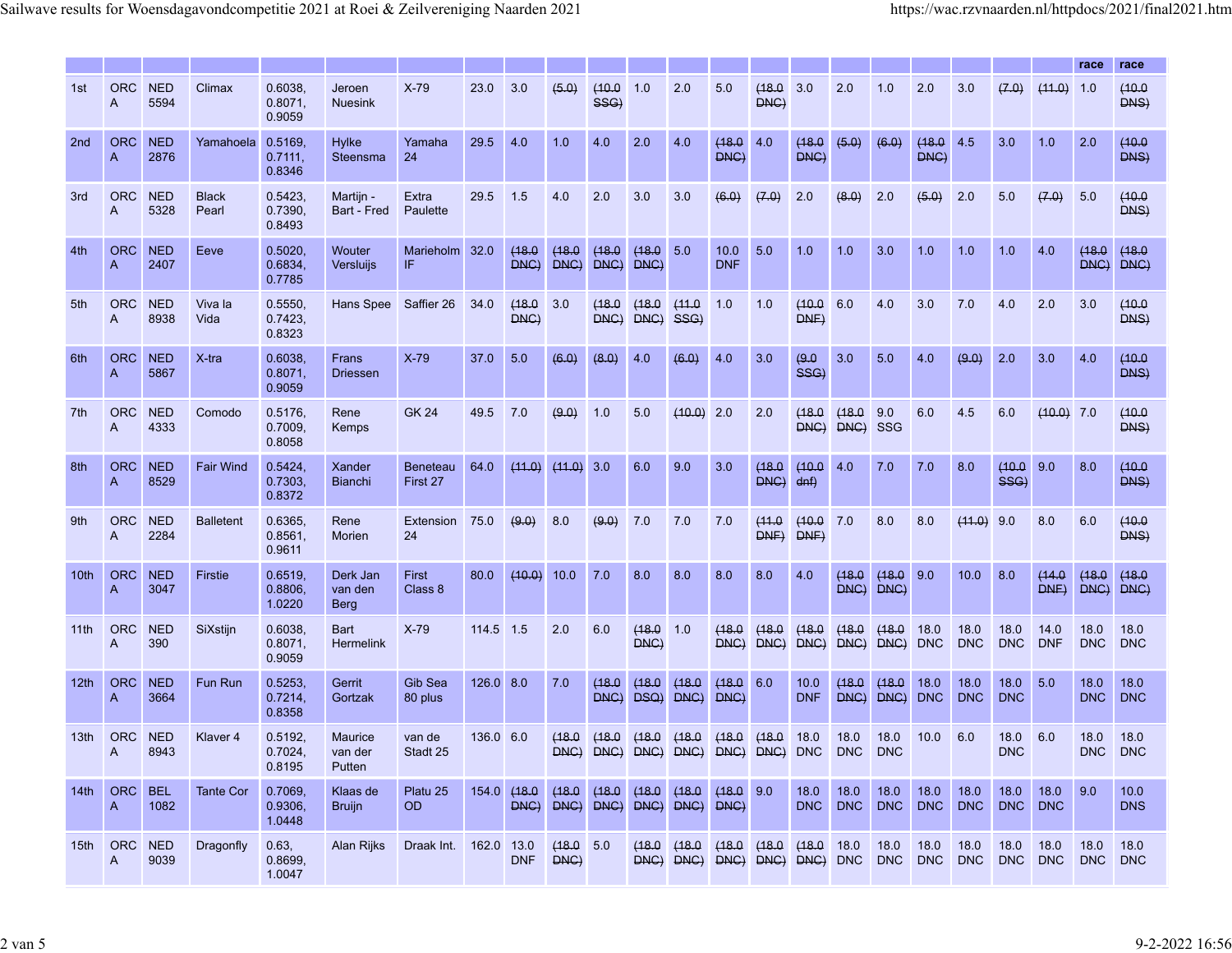| 16th | <b>ORC</b> | <b>NED</b><br>4444 | Tofou      | 0.5547.<br>0.7422.<br>0.8324 | Jan<br>Vreuadehil | Tofinou 8                 | 180.0 | (48.0)           | (18.0)<br>DNC) DNC) DNC) | (18.0)        | (18.0) | (18.0 (18.0 18.0<br>DNC) DNC) DNC) DNC DNC DNC DNC DNC DNC DNC DNC DNC               |  | 18.0 | $\blacksquare$ 18.0 | 18.0 | 18.0 | 18.0 | 18.0 | 18.0 | 18.0<br>DNC DNC | 18.0 |
|------|------------|--------------------|------------|------------------------------|-------------------|---------------------------|-------|------------------|--------------------------|---------------|--------|--------------------------------------------------------------------------------------|--|------|---------------------|------|------|------|------|------|-----------------|------|
| 16th | <b>ORC</b> | NED<br>8864        | Chiquitina | 0.5562.<br>0.7266.<br>0.8069 | André Vink        | Elvstrom<br>1/4<br>Tonner |       | $180.0$ $(18.0)$ | (18.0<br>DNC) DNC)       | (18.0<br>DNC) |        | $(18.0 \t(18.0 \t(18.0 \t18.0$<br>DNC) DNC) DNC) DNC DNC DNC DNC DNC DNC DNC DNC DNC |  | 18.0 | 18.0                | 18.0 | 18.0 | 18.0 | 18.0 | 18.0 | 18.0<br>DNC DNC | 18.0 |

# **ORC B Fleet**

## **Sailed: 16, Discards: 6, To count: 10, Rating system: IRC, Entries: 16, Scoring system: WAC**

| Rank             |                 | <b>Fleet SailNo</b> | <b>Boat</b>      | <b>WindRats</b>              | HelmName                     | <b>Class</b>              | <b>Nett</b> | <b>WAC</b><br>01 | <b>WAC</b><br>02 | <b>WAC</b><br>03 | <b>WAC</b><br>04 | <b>WAC</b><br>05 | <b>WAC</b><br>06  | <b>WAC</b><br>07   | <b>WAC</b><br>08    | <b>WAC</b><br>09  | <b>WAC</b><br>10 | <b>WAC</b><br>11 | <b>WAC</b><br>12  | <b>WAC</b><br>13 | <b>WAC</b><br>14   | <b>WAC</b><br>15<br><b>First</b><br>race | <b>WAC</b><br>16<br><b>Second</b><br>race |
|------------------|-----------------|---------------------|------------------|------------------------------|------------------------------|---------------------------|-------------|------------------|------------------|------------------|------------------|------------------|-------------------|--------------------|---------------------|-------------------|------------------|------------------|-------------------|------------------|--------------------|------------------------------------------|-------------------------------------------|
| 1st              | <b>ORC</b><br>B | <b>NED</b><br>3340  | Lyra             | 0.5003<br>0.6949,<br>0.8011  | Hans<br>Hentzepeter          | Albin<br>Vega             | 15.0        | 1.0              | 2.0              | (4.0)            | 2.0              | (8.0)            | 1.0               | 1.0                | 1.0                 | (9.0)<br>DNF      | (4.0)            | 3.0              | (3.5)             | 1.0              | 2.0                | 1.0                                      | (9.0<br>DNS)                              |
| 2nd              | <b>ORC</b><br>B | <b>NED</b><br>8940  | Jeanne           | 0.4736.<br>0.6604<br>0.8026  | Ivo<br>Koopmans              | Jeanneau<br>Poker 27      | 15.0        | (3.0)            | (9.0)<br>SSG     | 2.0              | 1.0              | 1.0              | 2.0               | 2.0                | 2.0                 | (9.0)<br>DNF      | 2.0              | 1.0              | 1.0               | (3.0)            | 1.0                | (6.0)                                    | (9.0)<br>DNS)                             |
| 3rd              | <b>ORC</b><br>B | <b>NED</b><br>8945  | Orion            | 0.5317,<br>0.7279.<br>0.8489 | Dick de<br>Kruijk            | <b>Bonita</b><br>767      | 25.0        | 2.0              | 3.0              | 3.0              | 3.0              | 2.0              | (5.0)             | (17.0<br>DNC) DNC) | (17.0               | 2.0               | 1.0              | 2.0              | (5.0)             | (4.0)            | 3.0                | 4.0                                      | (9.0)<br>DMS                              |
| 4th              | <b>ORC</b><br>B | <b>NED</b><br>9123  | SweetSpot        | 0.5237,<br>0.7109,<br>0.8145 | Sander de<br><b>Bruin</b>    | Sun Wav<br>25             | 44.5        | (7.0)            | (17.0)<br>DNC)   | 5.0              | (7.0)            | 4.0              | (7.0)             | 3.0                | 7.0                 | 1.0               | (17.0)<br>DNC)   | 5.0              | 3.5               | 5.0              | 6.0                | 5.0                                      | (9.0)<br>DNS)                             |
| 5th              | <b>ORC</b><br>B | <b>NED</b><br>6574  | Windrose         | 0.5289,<br>0.7292.<br>0.8378 | <b>Bert Piels</b>            | Bavaria<br>820            | 45.0        | 5.0              | (17.0<br>DNC)    | (7.0)            | 5.0              | 3.0              | 6.0               | 4.0                | 4.0                 | (9.0)<br>DNF      | 3.0              | (7.0)            | 2.0               | 6.0              | (7.0)              | 7.0                                      | (9.0)<br>DNS)                             |
| 6th              | <b>ORC</b><br>B | <b>NED</b><br>5636  | Quest            | 0.5652<br>0.7541,<br>0.8417  | Han van<br><b>Nes</b>        | Dehler 25<br>CR           | 52.0        | 4.0              | 1.0              | 9.0              | 4.0              | (17.0)<br>DNG)   | 3.0               | (17.0<br>DNC       | 3.0                 | (17.0)<br>DNC     | (17.0<br>DNG)    | 4.0              | (17.0)<br>DNG)    | 2.0              | 5.0                | (17.0)<br>DNG)                           | 17.0<br><b>DNC</b>                        |
| 7th              | <b>ORC</b><br>B | <b>NED</b><br>8941  | Jip              | 0.5199.<br>0.7131.<br>0.8427 | Janneke<br>van Hemert        | Dehler 28                 | 60.0        | 8.0              | 7.0              | 1.0              | (11.0<br>SSG)    | 7.0              | (17.0<br>DNC)     | 5.0                | (10.0<br><b>DNF</b> | 9.0<br><b>DNF</b> | 5.0              | (17.0<br>DNC)    | (17.0 7.0<br>DNC) |                  | (10.0)<br>DNF)     | 2.0                                      | 9.0<br><b>DNS</b>                         |
| 8th              | <b>ORC</b><br>B | <b>NED</b><br>8942  | <b>Pallas</b>    | 0.5270,<br>0.7346,<br>0.8612 | J. van<br>Zuthem             | Feeling<br>286<br>special | 70.0        | 6.0              | 5.0              | 6.0              | (10.0) 5.0       |                  | (17.0<br>DNG) DNF | 9.0                | 10.0<br><b>DNF</b>  | 9.0<br><b>DNF</b> | (17.0<br>DNC)    | 8.0              | (17.0 8.0<br>DNC  |                  | 4.0                | (17.0)<br>DNG) DNG)                      | (17.0                                     |
| 9th              | <b>ORC</b><br>B | <b>NED</b><br>3757  | Heart of<br>Gold | 0.5509<br>0.7425.<br>0.8345  | Albert<br>Wiggers            | Beneteau<br>First 285     | 82.0        | (17.0<br>DNG)    | 4.0              | (17.0<br>DNG)    | 6.0              | 9.0              | 4.0               | 8.0<br>SSG         | 5.0                 | (17.0<br>DNG)     | (17.0<br>DNC     | (17.0<br>DNC     | (17.0<br>DNC) DNC | 17.0             | 17.0<br><b>DNC</b> | 3.0                                      | 9.0<br><b>DNS</b>                         |
| 10 <sub>th</sub> | <b>ORC</b><br>B | <b>NED</b><br>8937  | Geusie           | 0.6028<br>0.8264,<br>0.9710  | <b>Rien</b><br><b>Beekes</b> | Dehler 28                 | 98.0        | 10.0             | 6.0              | (17.0)<br>DNC)   | 8.0              | 6.0              | 10.0              | (17.0<br>DNC       | (17.0<br>DNC        | (17.0<br>DNC)     | (17.0<br>DNC)    | 6.0              | (17.0 9.0<br>DNC) |                  | 9.0<br><b>SSG</b>  | 17.0<br><b>DNC</b>                       | 17.0<br><b>DNC</b>                        |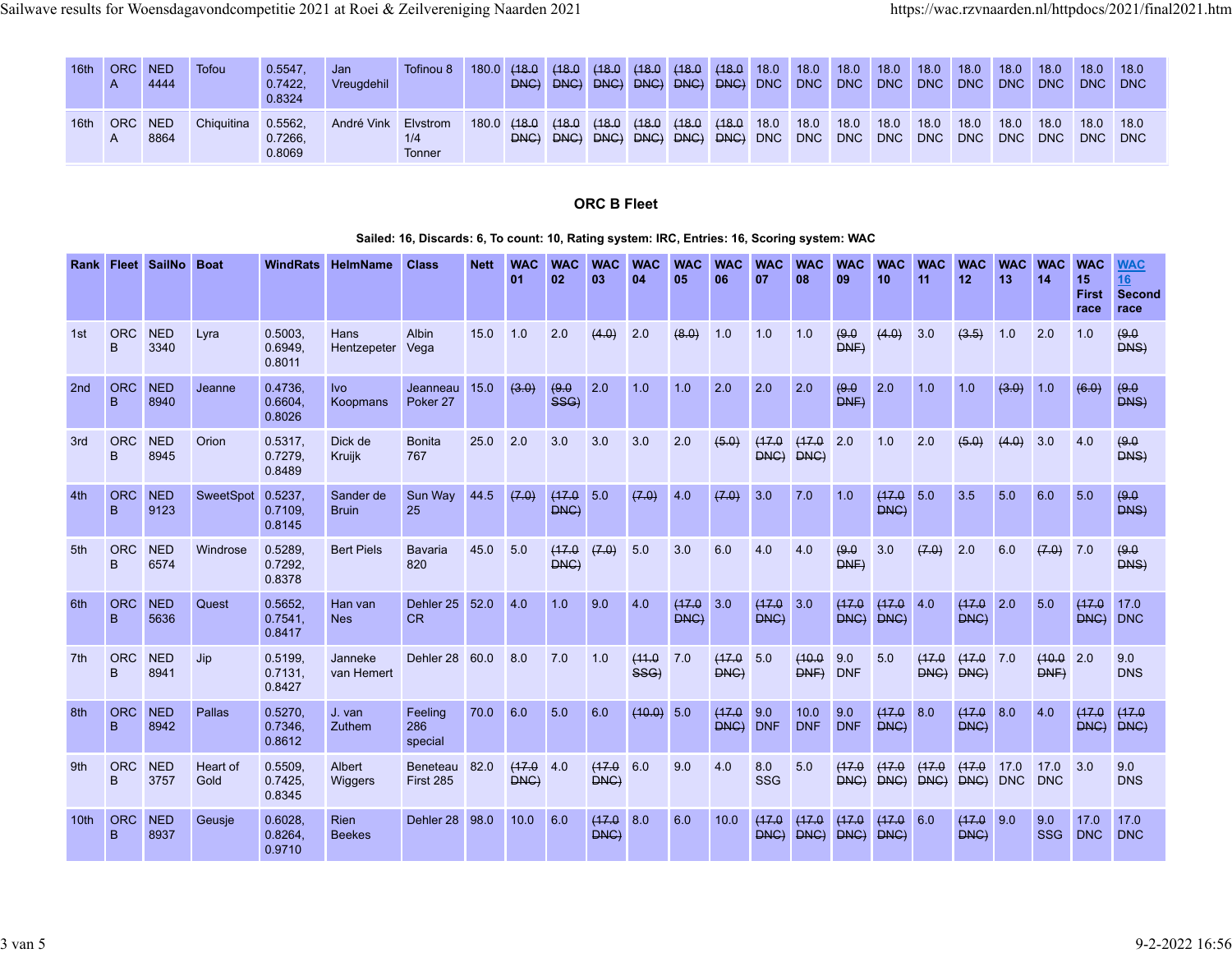| Rank             | <b>Fleet</b>    | SailNo Boat        |                | <b>WindRats</b>              | <b>HelmName</b>            | <b>Class</b>         | <b>Nett</b> | <b>WAC</b><br>01   | <b>WAC</b><br>02 | <b>WAC</b><br>03 | <b>WAC</b><br>04 | <b>WAC</b><br>05 | <b>WAC</b><br>06 | <b>WAC</b><br>07   | <b>WAC</b><br>08   | <b>WAC</b><br>09   | <b>WAC</b><br>10   | <b>WAC</b><br>11   | <b>WAC</b><br>12   | <b>WAC</b><br>13   | <b>WAC</b><br>14   | <b>WAC</b><br>15<br><b>First</b><br>race | <b>WAC 16</b><br><b>Second</b><br>race |
|------------------|-----------------|--------------------|----------------|------------------------------|----------------------------|----------------------|-------------|--------------------|------------------|------------------|------------------|------------------|------------------|--------------------|--------------------|--------------------|--------------------|--------------------|--------------------|--------------------|--------------------|------------------------------------------|----------------------------------------|
| 11 <sup>th</sup> | <b>ORC</b><br>B | <b>NED</b><br>6983 | Aquazul        | 0.5509,<br>0.7425.<br>0.8345 |                            |                      | 107.0       | (17.0<br>DNC)      | 8.0              | (17.0)<br>DNC)   | 9.0              | (17.0)<br>DNC)   | 9.0              | 6.0                | (17.0<br>DMC       | (17.0<br>DNC       | (17.0<br>DNC       | 17.0<br><b>DNC</b> | 7.0                | 17.0<br>DSQ        | 17.0<br><b>DNC</b> | 8.0                                      | 9.0<br><b>DNS</b>                      |
| 12 <sub>th</sub> | <b>ORC</b><br>B | <b>NED</b><br>8711 | Clara          | 0.5265.<br>0.7326,<br>0.8655 | Dingeman<br><b>Boogert</b> | <b>Frances</b><br>26 | 114.0       | 9.0                | (17.0)<br>DNC)   | 8.0              | (17.0<br>DNC)    | (17.0)<br>DNC    | 8.0              | (17.0)<br>DNC)     | 6.0                | (17.0)<br>DNC)     | (17.0)<br>DNC      | 9.0                | 6.0                | 17.0<br>DNC        | 17.0<br><b>DNC</b> | 17.0<br><b>DNC</b>                       | 17.0<br><b>DNC</b>                     |
| 13 <sub>th</sub> | <b>ORC</b><br>B | <b>NED</b><br>5555 | Vita Dé        | 0.5867.<br>0.7974,<br>0.9194 | Tasso<br>Zoetewijn         | Dufour<br>1800       | 149.0       | (17.0<br>DNC)      | (17.0<br>DNC     | 10.0             | (17.0<br>DNC)    | (17.0<br>DNC)    | 11.0             | (17.0<br>DNC       | (17.0<br>DNC       | 9.0<br><b>DNF</b>  | 17.0<br><b>DNC</b> | 17.0<br><b>DNC</b> | 17.0<br><b>DNC</b> | 17.0<br><b>DNC</b> | 17.0<br><b>DNC</b> | 17.0<br><b>DNC</b>                       | 17.0<br><b>DNC</b>                     |
| 14 <sub>th</sub> | <b>ORC</b><br>B | <b>NED</b><br>3333 | Pura Vida      | 0.5863.<br>0.8228,<br>0.9749 | Roel<br><b>Wevers</b>      | Dufour 30<br>Classic | 158.0       | 11.0<br><b>SSG</b> | (17.0)<br>DNC    | (17.0<br>DNC     | (17.0<br>DNC     | (17.0<br>DNC     | (17.0<br>DNC     | (17.0)<br>DNC      | 17.0<br><b>DNC</b> | 17.0<br><b>DNC</b> | 17.0<br><b>DNC</b> | 11.0<br><b>SSG</b> | 17.0<br><b>DNC</b> | 17.0<br><b>DNC</b> | 17.0<br><b>DNC</b> | 17.0<br><b>DNC</b>                       | 17.0<br><b>DNC</b>                     |
| 15th             | <b>ORC</b><br>B |                    | <b>Beluga</b>  |                              |                            |                      | 163.0       | (17.0<br>DNC       | (17.0<br>DNC     | (17.0<br>DNC     | (17.0<br>DNC     | (17.0<br>DNC     | (17.0<br>DNC     | 17.0<br><b>DNC</b> | 17.0<br><b>DNC</b> | 17.0<br><b>DNC</b> | 17.0<br><b>DNC</b> | 10.0               | 17.0<br><b>DNC</b> | 17.0<br><b>DNC</b> | 17.0<br><b>DNC</b> | 17.0<br><b>DNC</b>                       | 17.0<br><b>DNC</b>                     |
| 16th             | <b>ORC</b><br>B | <b>NED</b><br>1111 | D <sub>5</sub> | 0.5883,<br>0.7875,<br>0.8716 | Hans van<br>Gogh           | Tirion 21            | 170.0       | (17.0<br>DNC       | (17.0<br>DNC     | (17.0)<br>DNC    | (17.0<br>DNC     | (17.0)<br>DNC    | (17.0<br>DNC     | 17.0<br><b>DNC</b> | 17.0<br><b>DNC</b> | 17.0<br><b>DNC</b> | 17.0<br><b>DNC</b> | 17.0<br><b>DNC</b> | 17.0<br>DNC        | 17.0<br><b>DNC</b> | 17.0<br><b>DNC</b> | 17.0<br><b>DNC</b>                       | 17.0<br><b>DNC</b>                     |

## **WAC 16 - J-80 Fleet - 18 september at Second race**

## **Start: J/80, Finishes: Finish time, Time: 13:55, Wind strength: low**

|                |        | Rank Fleet SailNo    | <b>Boat</b> | <b>WindRats HelmName</b>  |        |     |                  | <b>Class Points Elapsed Corrected</b> |
|----------------|--------|----------------------|-------------|---------------------------|--------|-----|------------------|---------------------------------------|
|                | J-80   | <b>NED 708</b>       | Joyride     | <b>Torsten Nullmeier</b>  | $J-80$ | 1.0 | 1:16:25  1:16:25 |                                       |
| 2              | $J-80$ | <b>NED 1540 Juul</b> |             | <b>Bernard Holsboer</b>   | $J-80$ | 2.0 | 1:17:01          | 1:17:01                               |
| 3              | $J-80$ | NED 7916 Jaws        |             | Eric - Theun - Guido J-80 |        | 3.0 | 1:19:55          | 1:19:55                               |
| $\overline{4}$ | $J-80$ | NED 1256 Jive        |             | Bart de Rooij             | $J-80$ | 4.0 | 1:23:28          | 1.23.28                               |

## **WAC 16 - ORC A Fleet - 18 september at Second race**

#### **Start: ORC A, Finishes: Finish time, Time: 1930, Wind strength: low**

| Rank Fleet | <b>SailNo</b>         | <b>Boat</b> | <b>WindRats</b>                                                                        | <b>HelmName</b>       | <b>Class</b> | Points Place |            |
|------------|-----------------------|-------------|----------------------------------------------------------------------------------------|-----------------------|--------------|--------------|------------|
|            | ORC A NED 5594 Climax |             | 0.6038, 0.8071, 0.9059 Jeroen Nuesink                                                  |                       | $X-79$       | 10.0         | <b>DNS</b> |
|            | ORC A NED 2876        | Yamahoela   | 0.5169, 0.7111, 0.8346                                                                 | <b>Hylke Steensma</b> | Yamaha 24    | 10.0         | <b>DNS</b> |
|            |                       |             | ORC A NED 5328 Black Pearl 0.5423, 0.7390, 0.8493 Martijn - Bart - Fred Extra Paulette |                       |              | 10.0         | <b>DNS</b> |
|            |                       |             | ORC A NED 8938 Viva la Vida 0.5550, 0.7423, 0.8323 Hans Spee                           |                       | Saffier 26   | 10.0         | <b>DNS</b> |
|            | ORC A NED 5867 X-tra  |             | 0.6038, 0.8071, 0.9059 Frans Driessen                                                  |                       | $X-79$       | 10.0         | <b>DNS</b> |